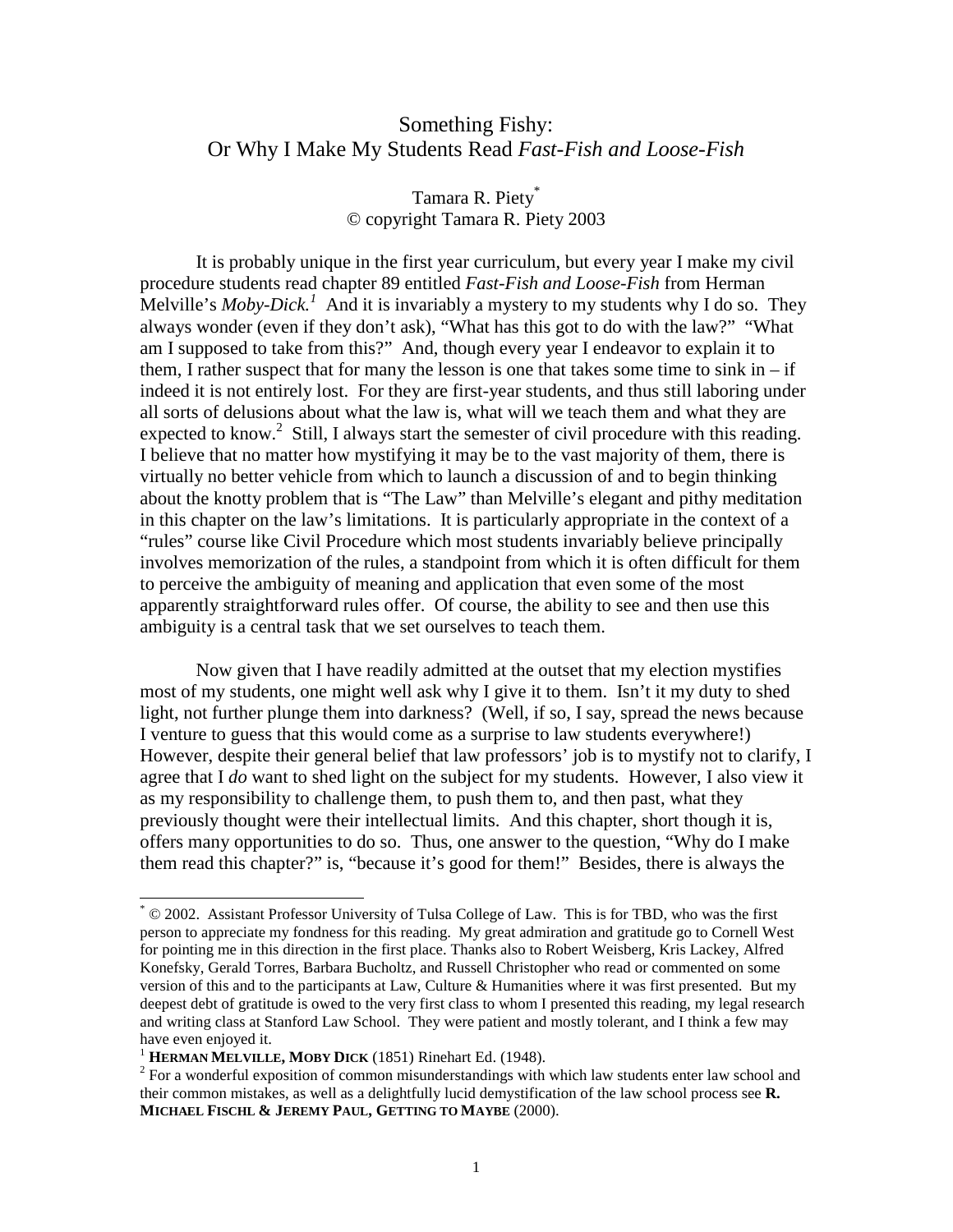chance that one or two of them, or perhaps a whole crew, may dimly begin to grasp the concepts therein and be enriched thereby. At least that is my hope.

I do not think this hope is a vain one, judging from both the occasional comments from students and the richness of the material itself. After I've explained myself more fully in these pages, you, dear Reader, may also come to see my way of looking at it. After all, if clarity of purpose and intelligibility of the materials were the touchstones of "present-ability" of the readings we give to the students, we should end by giving them nothing at all! Or so it often seems in reading legal materials (particularly late twentieth century statutes).<sup>3</sup> So I am not surprised when I'm reading exams and I come across yet another illustration that some central piece of information in the course has slipped by the student almost in its entirety although this cannot of course be solely attributed to the materials, or even to the student. I must share the blame, discouraging though it may be.).

Still, when I am reading exams and I come across some reference to how such and such agrees with "the rule of fast fish and loose fish" or why Melville would "hold" such and such, I feel no special remorse that I've burdened them with some reading that they obviously didn't understand, since such observations tend to join with many others of a similar ilk, drawn from the more traditional materials, in a veritable "school" of the malapropisms and misstatements with which exams are generally filled.<sup>4</sup>

At any rate, I find there are several pedagogical purposes to be served by this reading, purposes which I propose to lay before you so you can judge for yourself. Whether or not any of these "harpoons" find their marks in the students' minds is a matter of some luck as well as skill, (or so I tell myself). So I cannot promise that your results will be any better than mine. But it will enliven the process of this Sisyphean task we call law teaching.<sup>5</sup> At least I have found it so.

5 It was ever thus. If you doubt me, take a look at Karl Llewellyn's opening remarks in *The Bramble Bush*. We have no great illusions, my brethren and I, as to how much good it will do you to be told these things in advance. We have learned by bitter experience that you will not take the things we tell you very seriously. You conceive this, I take it, to be somewhat in the nature of the pep meeting to which you were exposed when you first entered college. You expect me to tell you that you should be earnest about your work, and get your back into it for dear old Siwash, and that he who lets work slide will stumble by the way. You sit back with cynical detachment, preparing in advance to let this anticipatory jawing slide comfortably off your neck and rump. Let him have his say. That is what he gets his pay for. But we, the sophisticated youth of this new century, we know that he means little of what he says, and what he does mean, as far as *he* is concerned, means nothing to us. The ungovernable hand of fate has put him in the chair; no help for that. The workings of society require us to let his mouthings fan our ears. Another of the conditions of admission to the bar.

We have, I say, no great illusions as to how much good this talking at you is to do. Still we must perform our duty as we see it.

 $3$  It is my impression, completed unsupported by any systematic survey, that statutory drafting got increasingly prolix as the last century progressed.

<sup>&</sup>lt;sup>4</sup> By this I mean *no* disrespect to my students at any of the institutions at which I've taught. The study of law is difficult for most students everywhere. I find it is a rare few for whom the peculiar ways of the legal mind come as naturally as breathing and who "get it" right away. Moreover, much of this material has to "marinate" awhile before it is appreciated.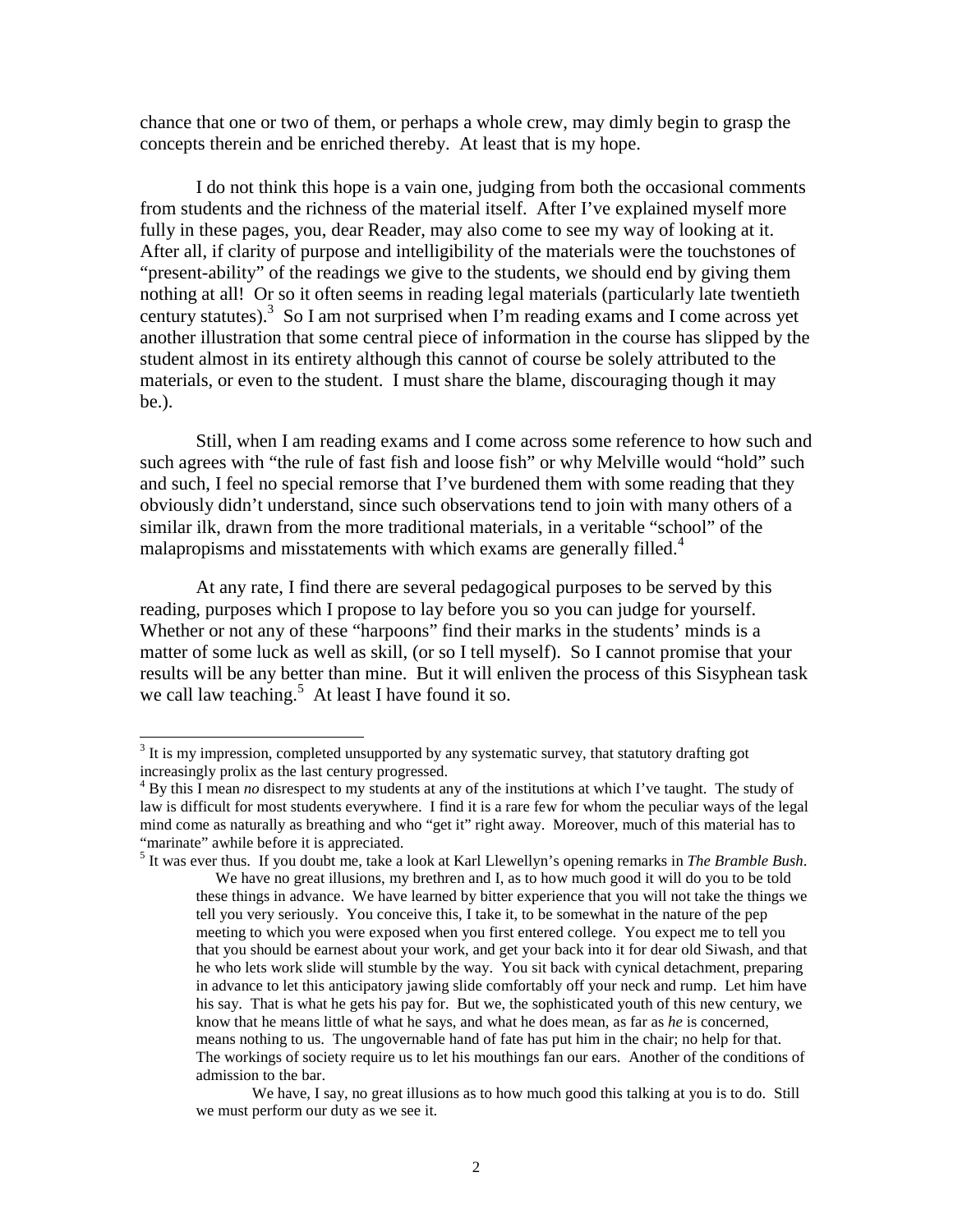### *A Preamble*

Before I launch on a catalog of the manifest virtues of this small reading I shall say by way of background how I came to stumble upon it. For it was most certainly not that I possess any encyclopaedic knowledge of either literature, or Melville in particular, that lead me straightaway to conclude that this would be an illuminating reading for students of law. Far from it. My education in that regard has been rather spotty and characterized more by idiosyncratic taste and happenstance than by any systematic survey. No, it was, in a manner of speaking, an accident. It so happened that some years after graduating from law school I came around to the belief offered then by my professors and promptly ignored by me at the time, (in the time honored tradition of youth) that I might, after all, like law teaching. Since by the time I was brought round to this belief it had been some years since I was immersed in the more theoretical aspects of the study of law I was advised to return to school and pursue an advanced degree. This I did with some reluctance and foot-dragging and no small amount of grousing over the additional expense, (which just goes to show I haven't necessarily gained in wisdom as to my own best interests over the years).

So it was that I found myself in amongst a school of young strivers known as Harvard Law School. What exhilaration! What terror! Well, despite the many moments of self-doubt and self-examination (which I discovered I shared with most of my young colleagues), it was thrilling. Just the tonic to blow the cobwebs from the brains and banish morbid thoughts! A bracing intellectual breeze blows there at all times and if you are standing in it you can't help but be swept up. And I was. Gladly. And one particular breeze, hurricane more like, was the venerable Cornell West<sup>6</sup> from whom I took a class, which he co-taught with Roberto Unger, called "American Democracy."

In this course West was wont to refer to Melville as the "greatest American author" and *Moby Dick* as a "masterpiece." I was surprised by this assessment.<sup>7</sup> I am always suspicious of superlatives and lists and rankings -- particularly rankings. So I greeted this pronouncement with some skepticism. I had (to the extent I had thought of it at all) vaguely assigned *Moby Dick* to that collection of what I considered "boys' stories," -- *Call of the Wild*<sup>8</sup> or *Last of the Mohicans*.<sup>9</sup> These tales had never held much charm for me. Nevertheless, my admiration for West, and my agreement with so many of his other pronouncements led me to experiment and to test my prior judgment of *Moby Dick* by heaven forefend, reading it. Thus, in the midst of my studies, which were conducted with a great deal of thinking on the nature of law and undertaken with an eye to teaching it someday, I came to read *Moby Dick*.

**KARL LLEWELLYN, THE BRAMBLE BUSH** 1-2 (1930) (emphasis in original). For those teaching: Did you feel a jolt of recognition? Does this quote seem it could have been offered at this past fall's orientation? As I say, it was ever thus.

<sup>&</sup>lt;sup>6</sup> Sadly for the denizens of Harvard, this particular force has moved off its shores onto those of New Jersey.

 $7$  Perhaps the more comprehensively educated would have been less surprised. But, as I explained above, such was not my lot.<br><sup>8</sup> JACK LONDON, THE CALL OF THE WILD (1903).

<sup>&</sup>lt;sup>9</sup> JAMES FENIMORE COOPER, THE LAST OF THE MOHICANS (1826).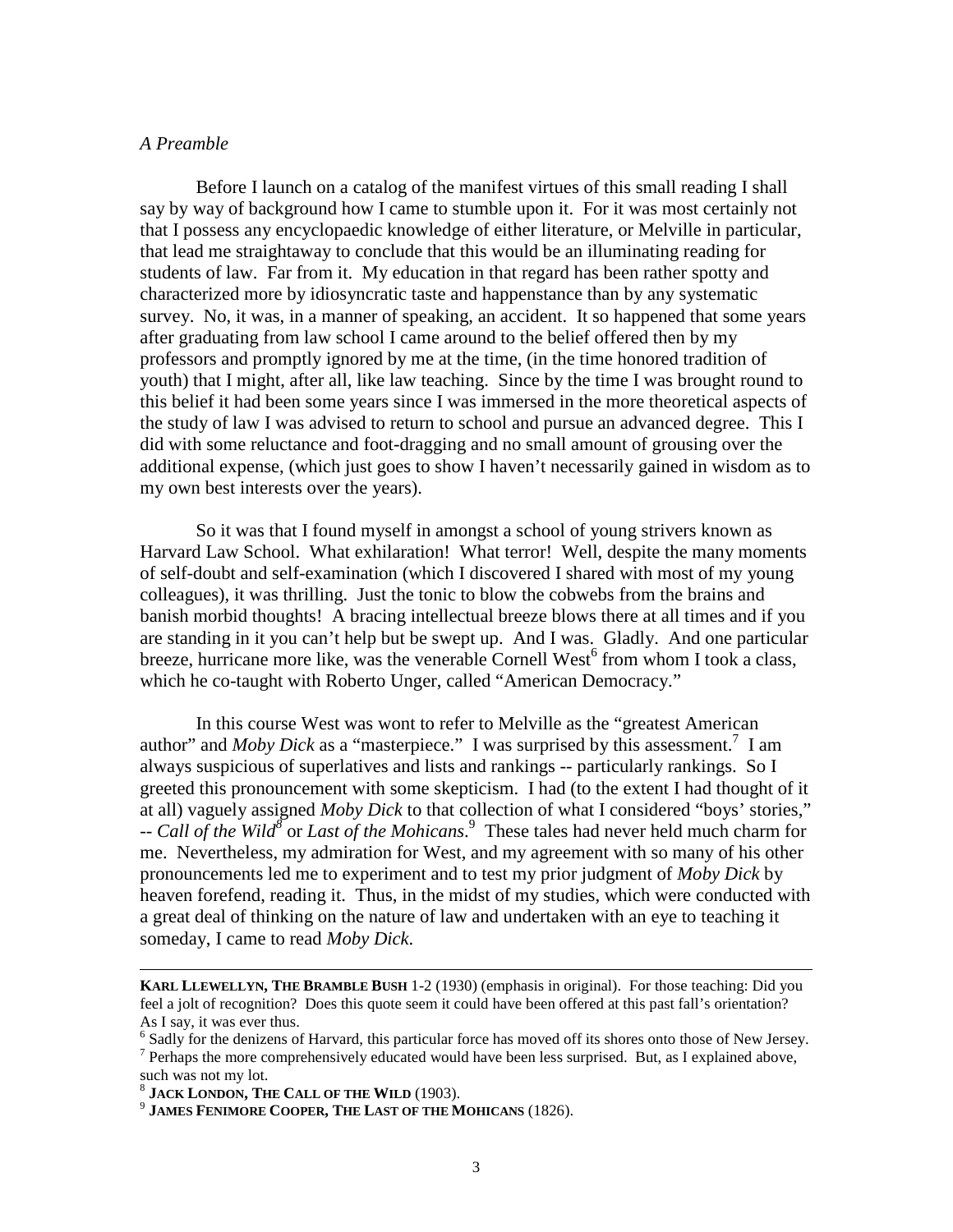I was immediately struck by the multiple layers of its meaning and the ways in which it can be read as allegorical encompassing several things at once -- the politics of the day, philosophy, the nature of man, and so forth. It was so much more than a simple tale of a whale and two men – one unhealthily transfixed by his obsession, the other, the detached narrator, who lives to tell the tale for our benefit. I was particularly struck by chapter eighty-nine, *Fast Fish and Loose Fish* and what appeared to be a meditation by Melville on the efficacy of laws (or rules) and law making and what it seemed to say about law. So you see, it was pure happenstance. And although I have since come to know that Melville actually said a lot about law and is used by teachers of the law to illuminate various aspects of it, particularly with *Bartleby the Scrivner* or *Billy Budd*, 10 I remain loyal to my first love, *Moby Dick* and the chapter therein, *Fast Fish and Loose Fish* and, of course, think it unsurpassed for the purposes I offer it described herein.

## *Of Etymology and Understanding*

One of the first challenges for my students in grasping the meaning of this reading is a seemingly trivial one at first glance; but upon closer inspection is revealed as a harbinger of a key skill to be learned – the enlargement of one's vocabulary and the necessity, in this pursuit, *of looking things up*! Alas, it is true the students come to us with little refinement in the use of their principal tool – the language. So they greet this reading with the misconception that it has something to do with fish racing or racing fish, (although they might well think "racy fish" if they thought of yet another alternative for "fast" and "loose").

So they first greet the word "fast" as referring to speed. Of course, for those familiar with the book or intuitively grasping from its pairing with the word "loose," the word "fast" is used here in the sense of "firmly fixed or attached."<sup>11</sup> Fast is a word that has a number of different meanings from "speed" to "fastened," from "immoral" to "soundly" or "completely" (as in "fast asleep"), from the verb meaning "to refrain from food," to the noun of the same source. However, the use of "fast" as in "fastened" "fixed" or "secure" seems to have largely fallen out of fashion. It is not an archaic usage by any means. But by the same token, it is not the *first* meaning that recommends itself to modern students. Thus, from the outset, students must struggle, even if just a bit, with the reading. They must, as Karl Llewellyn wrote, "labor through" it.<sup>12</sup> So that is the first use of the reading, to force students to struggle a little, to look things up. And as we all

<sup>&</sup>lt;sup>10</sup> One those that I've been privileged to read is the unpublished manuscript of Alfred S. Konefsky, *The Accidental Legal Historian: Herman Melville and the History of American Law* (manuscript on file with the author). The first Melville piece discussed in this paper is *Benito Cereno* a work which may be rather less often used or discussed than the other two but which is equally thought provoking and is particularly relevant to discussions of race, culture and stereotypes.

<sup>11</sup> **OXFORD ENGLISH REFERENCE DICTIONARY** at 507 **fast**/ fa:st/ *adj. & adv.* … **7a** "firmly fixed or attached. **b.** secure; firmly established (*a fast friendship*).<br><sup>12</sup> "Our class instruction is invaluable to you...only as you labor through the problems first yourself, as you

prepare to see what goes on in the class…and only as you work through the problems afterwards yourself (or in a group).. .."*See* Llewellyn, *supra* note 5 at 52. To Llewellyn the struggle was not a bad thing from a pedagogical perspective, although I think modern views put rather less emphasis on struggle and attempt to shift more of the heavy lifting away from the students.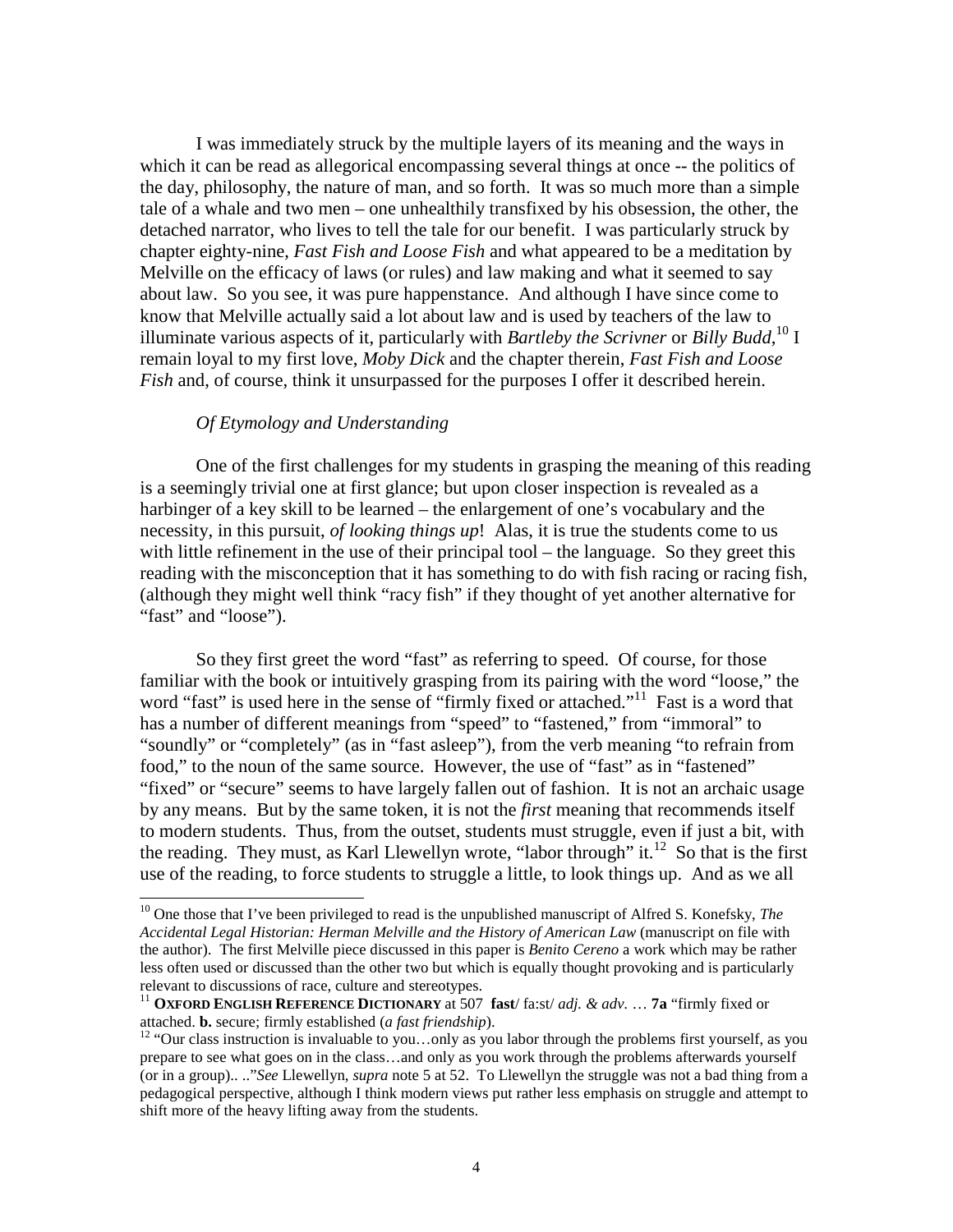know, the first year of law school is characterized by, among other things, a vast amount of looking up in the dictionary all sorts of words one previously thought one knew. "Fast" here is but another example.

Upon plunging into the reading, if the student thought that the word "fast" meant "speedy" she will quickly become disabused of this notion and perhaps confused. Although I did not think to tell them so right away since, when I read it, I read this chapter in the context of the full story, I now warn my students to use a dictionary and to look up the word "fast" and think about in what sense Melville is using the word.<sup>13</sup> Those who do this are, I think, rewarded for their efforts with more immediate understanding. This is an important early lesson, albeit one that may seem trivial in comparison to the weightier ones which follow.

# *More Substantial Concerns*

At this point we must stop to consider the reading itself before going further. What is it that Melville says in this chapter? For those who have not read the book, or read it but don't clearly remember this chapter,<sup>14</sup> let me summarize it for you. Although I hasten to add the best route to understanding is to go to the source and read the whole chapter for your self. Still, since you may not have a copy of *Moby Dick* ready to hand, let me try to give you the gist.

In *Fast-Fish and Loose-Fish* Melville takes one of his many narrative detours in *Moby Dick* to explain an earlier reference to "waifs and waif-poles."15 Waif poles were part of the apparatus for determining possession of whales hunted by whalers. First Melville explains the problem; *i.e*., that many ships may be cruising and hunting in the same area and that one ship may actually harpoon and kill a whale but be unable to hold onto it for some reason. Or a whale may be wounded by one hunter who does not succeed in killing it and securing it, after which another hunter shoots at it and secures it, leading to disputes about who actually killed the whale and thus who is the rightful owner.16 And so forth and so on. "Thus the most vexatious and violent disputes would often arise between fishermen, were there not some written or unwritten, universal, undisputed law applicable to all cases."<sup>17</sup>

Fortunately for "fisherman," Melville says that such a "universal, undisputed law" indeed exists and is embodied in the following rules.

<sup>&</sup>lt;sup>13</sup> I hope that I am getting better too and that as I improve as a teacher my ability to convey to my students what I see in this reading improves as well.

<sup>&</sup>lt;sup>14</sup> And those two qualifications should capture virtually everyone since I suspect only a Melville scholar would have a clear enough recall of this chapter to allow her to make sense of what follows -- that or a photographic memory.<br><sup>15</sup> MELVILLE, *supra* note 1 at 391.

<sup>&</sup>lt;sup>16</sup> Property teachers will immediately see the parallels here between this problem and that arising in that famous Property case and perennial casebook favorite, *Pierson v. Post*, 3 Caines 175, 2 Am. Dec. 264 (N.Y.1805). For a wonderful exposition of the interpretive possibilities raised therein see **GETTING TO MAYBE** *supra* note 2 at 171-180. <sup>17</sup> *Id.* at 392.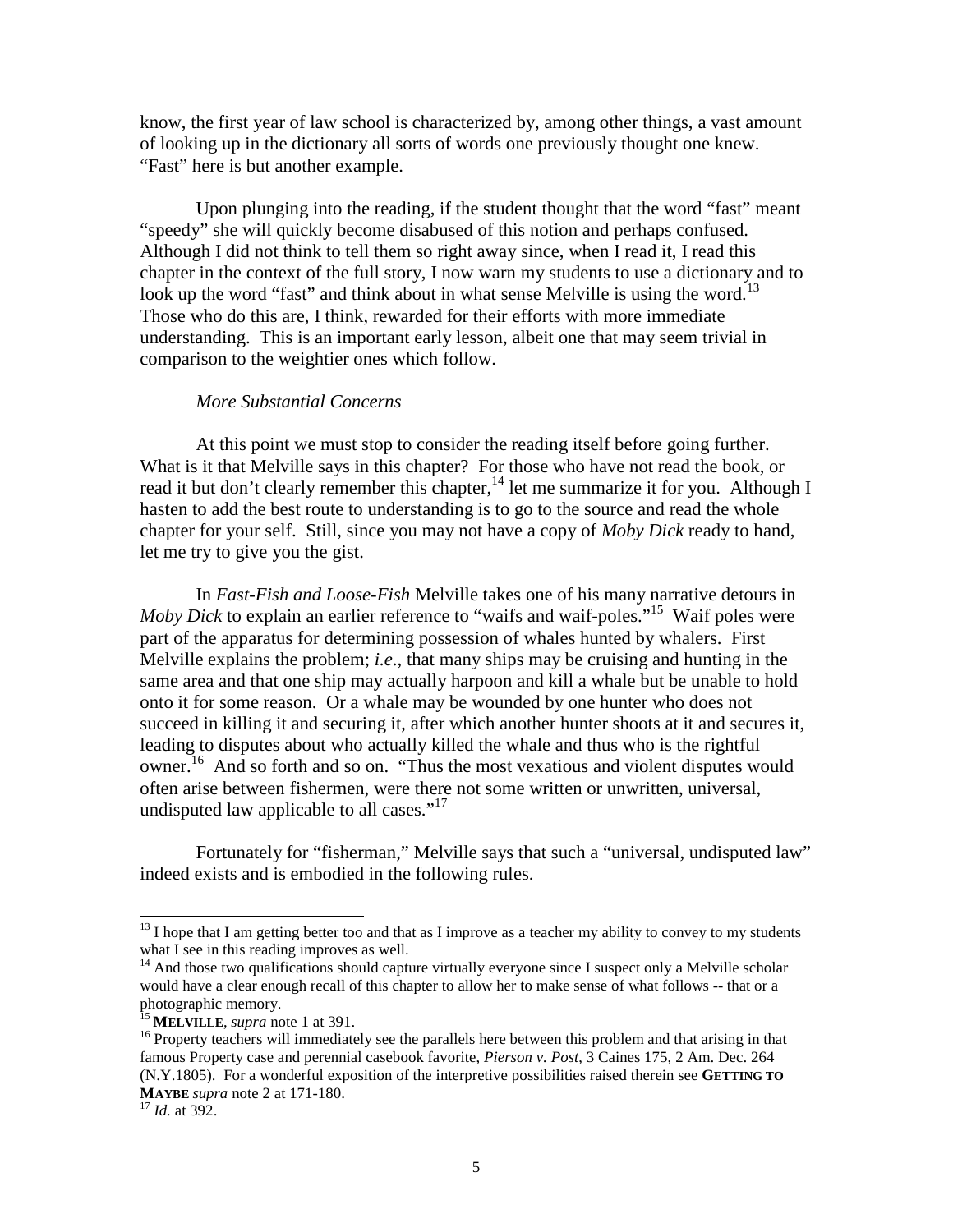- I. A Fast-Fish belongs to the party fast to it.
- II. A Loose-Fish is fair game for anybody who can soonest catch it.<sup>18</sup>

Of course, this simple formula raises as more questions than it answers. If we allow for a moment that everyone now knows that "the party fast to it" refers to the party "fastened" or attached in some way to the whale, it remains to be explained, fastened in *what* way? Herein begins the more meaty substance in the reading. It turns out that "what plays mischief with this masterly code is the admirable brevity of it, which necessitates a vast volume of commentaries to expound on it."19 A better description of the inherent interpretive problem presented by law is hard to imagine.

One of the reasons we have laws, or so I tell my students, in adherence to the received wisdom and the conventional explanation, is as attempt to bring some order to what would (presumably) otherwise be chaos, a sort of survival of the fittest where disputes about "stuff" would all be resolved by resort to force.<sup>20</sup> Law offers an alternative to this brutal, Hobbsien sort of regime, or so the argument usually goes. But the promise of order is more illusory (albeit not *wholly* illusory) than it seems at first blush.<sup>21</sup> This is in part because of the "play" in the words themselves. What do the words *mean*? What counts as "fast"? When is a fish "free"? What, indeed is a "fish."<sup>22</sup>

## *Interpretative Gambits*

In the text that follows Melville alludes to what I attempt to show my students is an illustration of the move from the concrete, factually grounded "rule" to a formal rule, that is, one in which the facts which the words may have been intended to describe may not exist in fact, but where there is an understanding that the same purpose is fulfilled by treating the facts as if they represent a *form* of the facts meant to be represented by the original words.

What is a Fast-Fish? Alive or dead a fish is *technically* fast, when it is connected with an occupied ship or boat, by *any medium at all* controllable by the occupant or occupants,-- a mast, an oar, a nine-inch cable, a telegraph wire, *or a strand of cobweb, it is all the same*. 23."

<sup>18</sup> *Id.*

<sup>&</sup>lt;sup>20</sup> Another way of stating this is: "[E]ven a very minimal legal regime, one that permitted outcomes extremely shocking to our moral sense, would impose more altruistic duty than a regime still closer to the state of nature." Duncan Kennedy, *Form and Substance in Private Law Adjudication*, 89 **HARV. L. REV.**  1685 (1976).

 $21$  For a neat description of the seductive appeal but ultimately illusory promise of the apparently orderly "rule" see Frank I. Michelman, *A Brief Anatomy of Adjudicative Rule Formalism*, 66 **U. CHI.L. REV.** 934 (1999).

 $22$  This is a particularly appropriate question since we know that, technically, whales, the subject of these rules, are not "fish."<br><sup>23</sup> *Id.* at 392 (emphasis added).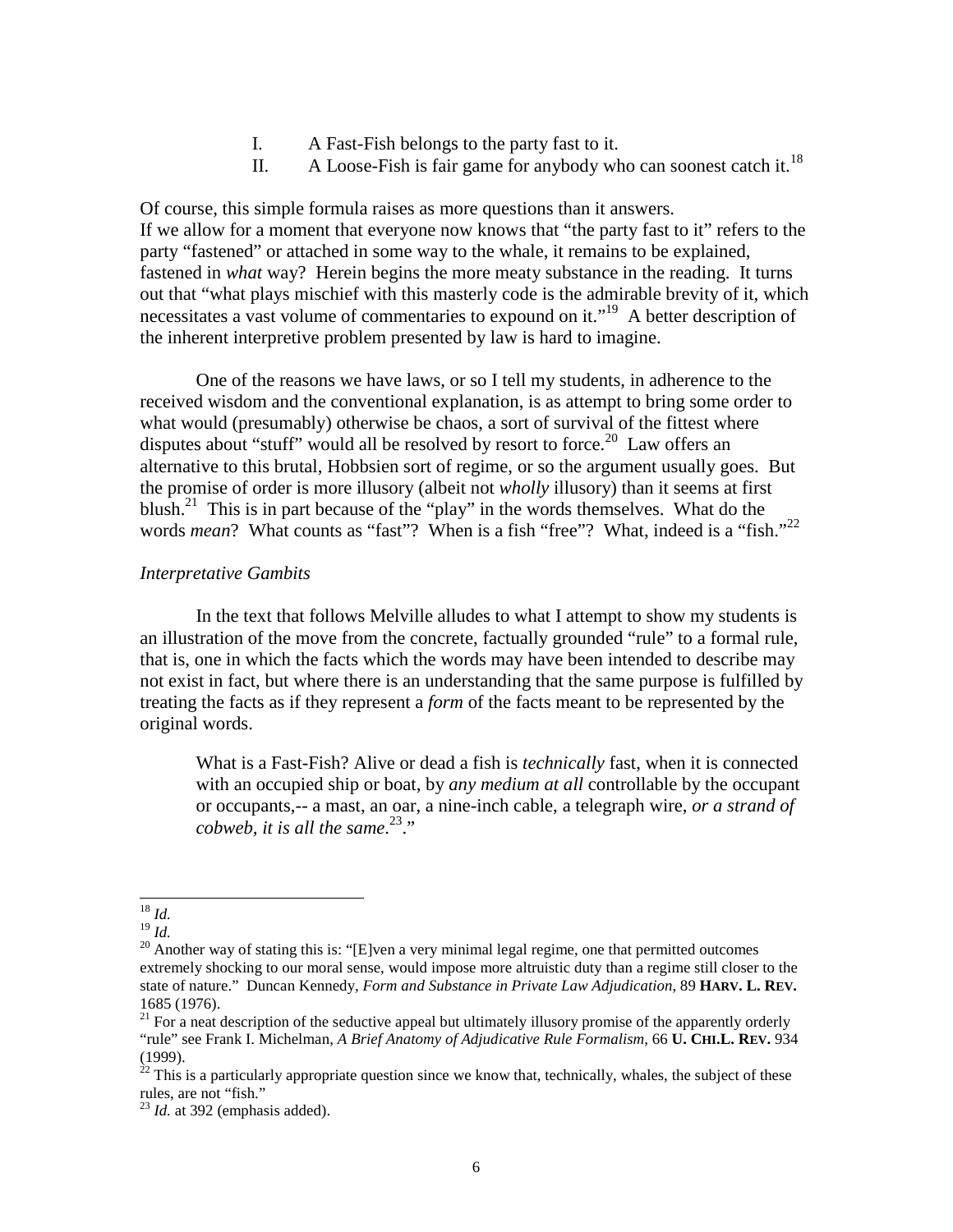Through the move from "line" to "cobweb" we see the evolution from what was, presumably, in the beginning an indication that the ship was *actually* connected to the whale in a manner that could be consider "fastened in fact," into one in which "fast" was a term of art and could be satisfied by a *symbolic* "fastening." A strand of cobweb is surely no more than a symbolic fastening. And indeed, it emerges that there *is* a form of symbolic fastening in fact - the aforementioned waif or waif-pole.

Likewise a fish is *technically* fast when it bears a waif, or any other recognized symbol of possession; so long as the party waifing it plainly evince their ability at any time to take it alongside, as well as their intention to do so.  $24$ 

Note that a waif is like a flag, tag or sticker. It serves the same purpose as a cattle rancher's brand, that is, both to serve notice that someone lays claim to the animal and to offer some clue to the identity of the owner. The waif is the same thing. It is a flag on a pole.<sup>25</sup> And the move to "fastness" as a legal formality that is evidenced by the waif is one that mirrors many such moves that the students will encounter over the course of their first semester, from actual notice to constructive notice; from contract to constructive contract and so forth.

It should be clear to any legally trained reader that the above is simply brimming over with factual questions that will need to be decided in any individual case. What of the whaler who *lacks* the ability "any time to take it alongside"? And how shall we measure the waif-pole owner's "intention" to do so? Short of mind reading, some facts will have to serve as inferential bases from which to draw conclusions about those intentions. But it is no stretch to see that what seems like it might be a fairly straightforward "rule" has devolved into a less straightforward "standard" after all.<sup>26</sup> Alternatively, you could see these as simply more complicated rules; the complications arising not because really any standard has been set, such as a "*good faith* intention to make it fast", but rather because the "fact" to be decided, "intention" is relatively more elusive of proof than a fact like the existence of a cable that attaches the whale to a ship.

#### *A Frolic*

Here, by happenstance again, I can take the class on a brief detour to explore an interesting collateral matter. (Or maybe it is not collateral, but rather foundational? I'm not sure.) And this is an issue about the efficacy and just general wonderfulness of a systems of laws as opposed to some alternative. As I say, the traditional justification offered for "the rule of law" is that it offers a pleasing and attractive alternative to "the

<sup>&</sup>lt;sup>24</sup> *Id.* Of course after the first course of law any student should immediately grasp that it may be far from "plain" what will be recognized as "plainly evinc[ing]" – just to name one ambiguity.<br><sup>25</sup> In one class I gave my students the assignment to find a picture of a waif or a waif pole such as was

alluded to by Melville and bring it to class. I have attached one of the results to this article as an appendix. <sup>26</sup> For more discussion of this metamorphosis see Kennedy's *Form and Substance supra* at note 20 at 1700-

<sup>02.</sup> Kennedy's more complicated argument, that neither form has a determinate normative content is, of course, part of what I hope to convey to the students in the course of the entire semester. But it strikes me as rather too sophisticate to try right at the beginning with this reading, although it surely can be done. But to date I've always thought I had my hands full trying to get the first order moves set out.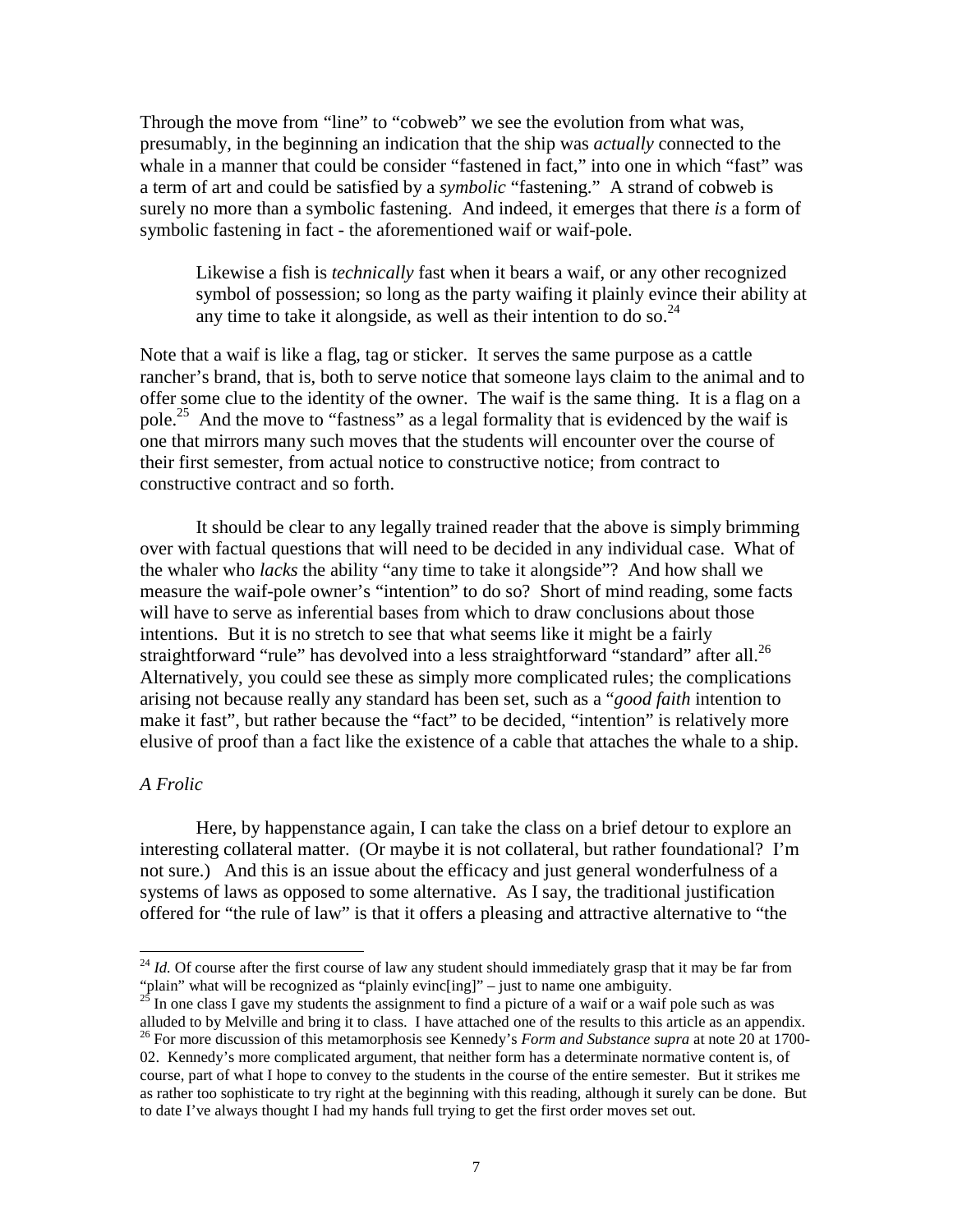law of the jungle." Such justifications are often intoned with all the solemnity deemed appropriate to the gravity of the matter – that is avoiding the war of all against all. And, alas, often with all the self-congratulatory air that suggests that "this is the best of all possible worlds and it has been discovered by us," that one suspects marked the apex of the British Empire. $^{27}$ 

Be that as it may, this is a traditional justification for the existence of law. However, it is one that has been challenged most brilliantly by Professor Robert Ellickson in his seminal work, *Order without Law*. 28 In this tidy tome, Ellickson suggests that in fact a vast number of the disputes that arise in the world are settled without resort to either law *or* violence and that therefore the choice is not an either/or dichotomy as it is so often presented. Rather, many, if not most, disputes in certain types of circumstances are resolved by virtue of the pressure of the social norms prevalent in the particular community. And Melville's whaling laws seem to represent examples of just such norms rather than "laws" *per se*. Indeed, although Melville refers to these norms as "laws," he clearly says, "the American fishermen *have been their own legislators and lawyers* in this matter.<sup>29</sup> So this reading offers the opportunity to explore Ellickson's insight and to ask whether "the rule of law" has all that much to recommend it over a system in which people can manage to settle their agreements both peacefully and cheaply, apparently by agreement, and without the need to resort to nasty things such as depositions and cross-examination.

It is thus perhaps no accident that Ellickson himself uses *Fast-Fish and Loose-Fish* as an illustration of just such norms. However, his use of the chapter offers several additional teaching tools that may not have been the ones Ellickson intended. First, Ellickson "corrects" Melville's characterization of there only being two rules by breaking down the category of rules into three. However, when one reads these new rules carefully, it is not at all clear that Ellickson isn't simply refusing to allow the definition of "fast" to be expanded *formally* by the use of a waif-pole and rather insist that this presents a "new rule," the "iron holds the whale" rule. Thus, by juxtaposing the Melville reading with a section from Ellickson's book on the same subject of the rules of whaling, we can explore the two proposed regimes of rules and see if they are really different *rules* or whether they aren't different *descriptions* of what are essentially the *same* rules.<sup>30</sup>

What is more surprising is that Ellickson seems to read Melville very literally in this section of *Order Without Law*. That is, he seems to take at face value the description Melville provides for whaling norms and appears to miss the sarcasm in the latter part of the chapter, a point I will address at greater length below, but which for now I can say calls into some question the apparently rosy picture of the operation of social norms that

 $^{27}$  At this particular point in history, Prime Minister Blair's flattering rhetorical flourishes notwithstanding, it would not do to be too smug or too quick to assume American moral superiority on the subject of empires.

<sup>&</sup>lt;sup>28</sup> **ROBERT C. ELLICKSON, ORDER WITHOUT LAW** (1991).<br><sup>29</sup> **MELVILLE**, *supra* note 1 at 392 (emphasis added).

<sup>&</sup>lt;sup>30</sup> As I say, it is not entirely clear to readers more than a century later, who are not schooled in the arcane arts of whaling, that these are two different proposals in fact, versus different *descriptions* of the same procedure. However, I am open to being shown they are in fact different.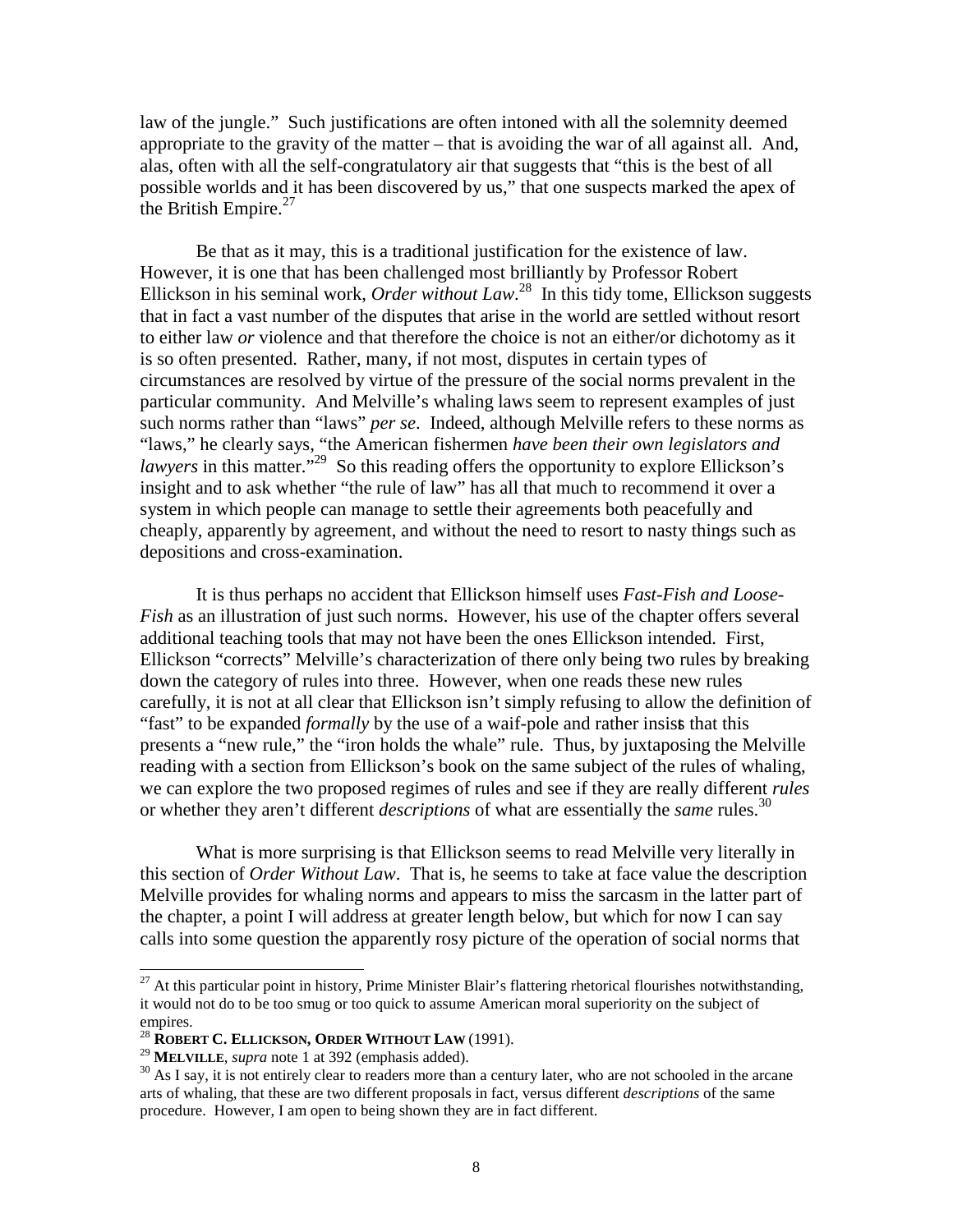*Order Without L*aw may suggest to some readers. As we discuss both readings I ask the class to consider in Ellickson's examples the status of those who violate the norms about resorting to lawsuits. The answer is that for the most part they are "outsiders." And although in the context of ranchers and city dwellers it is not at all apparent that we should view the city dwellers as an oppressed minority, transpose the context to, for instance, the desegregation efforts against both formal and informal segregation and the question reorients itself. Then the outsiders resort to "the rule of law" seems less like a failure of neighborly cooperation and more like a protest, or use of an alternative force, against a "norm" which is not of their making.

For are not social norms created, however unconsciously perhaps, from those in the position to make and enforce them? And more troublingly where is the "court of appeal" from a social norm if not to that same personage or personages doing the dictating in the first place, however unwittingly?<sup>31</sup> Is it possible that there are ranchers who would like to resort to the courts too but don't do so because that is not the "norm" of the community in which they live and they don't want to suffer the consequences of violating the norm? If so, the picture painted of an apparently tranquil community *may* be deceptive if there is no forum in which the disgruntled can make their disgruntlement felt.

All these are intriguing questions and some more observations may unfold a bit more as we proceed. However, at this point we must return to consider enforcement and the process by which an interpretation gains or loses ground or perhaps even more commonly, the interpretation *appears* unaltered but somehow an additional factor, heretofore unseen by the parties, makes its way into the case.

#### *Enforcement: Catch as Catch Can*

As Melville points out, these rules *sound* very nice, assuming we can sort all of their legal complexities out and figure out what "counts" as a "waif" or "fast" and such like. But they may not be enough.

"These are scientific commentaries; but the commentaries of the whalemen themselves sometimes consist in hard words and harder knocks –the Coke-upon-Littleton of the fist." $32$ 

 $31$  At this stage I should hasten to add that saying norms are socially constructed does not clearly assign responsibility to the "powerful" group alone for the creation of these norms. The less powerful also contribute insofar as they accede, police and internalize these norms. For a more thorough discussion of this phenomena see, *e.g.,* Steve L. Winter, *The "Power" Thing*, 82 **VA. L. REV.** 721 (1996). However, having conceded that contribution does not necessarily amount to an assessment of its equality of contribution and has nothing to say with respect to responsibility. For my purposes here (and it seems to me from Melville's perspective as well) the point is the phenomenological observation about the fact that he who appears to "win" disputes over "stuff" (be it people, things, land, etc.) often does so rhetorically and through the operation of law. This leads to the suspicion that physical power lurks in the background of assertedly neutral decision-making processes like law. That suspicion gains strength as interpretative "leaps" are made that cannot be defended deductively.

<sup>32</sup> *Moby Dick* at 392*.*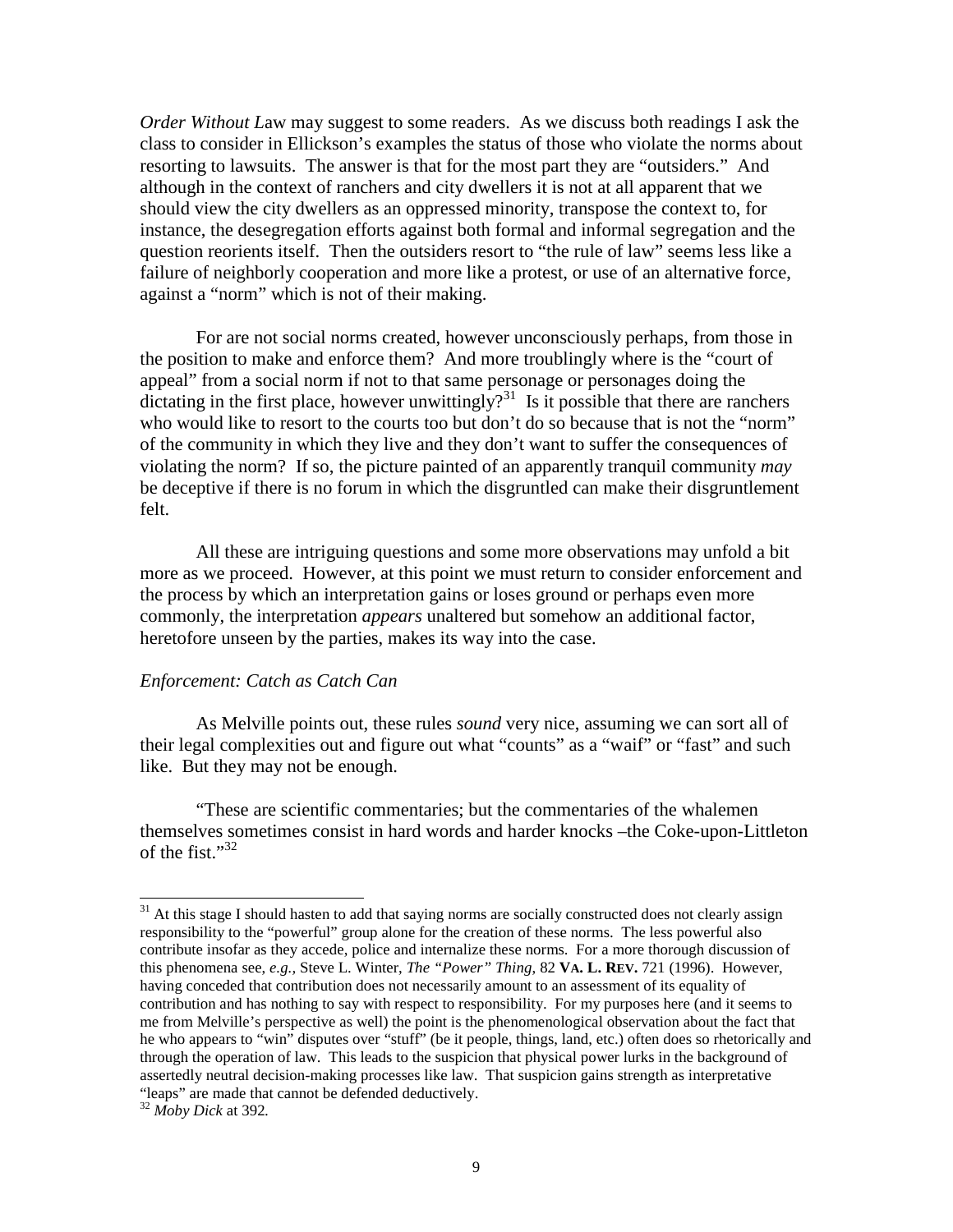Here Melville interjects what might be called a little legal realism and says, in effect, "Yes, these rules are all very nice in theory. But how do they work out on the ground as it were?" To which he responds, how it works out rather depends on the inherent fairness and goodness of the more powerful claimant who is in a position to enforce his claim by force, whether or not his claim has a basis in the facts and the rules as set out above.

True, among the more upright and honorable whalemen allowances are always made for the peculiar cases, where it would be an outrageous moral injustice for one party to claim possession of a whale previously chased or killed by another party. But others are by no means so scrupulous.  $33$ 

And by way of illustration of this problem he offers the case of a whale pursued by one ship whose crew had to let it go before being able to hold it "fast" because they had to abandon their ship and lines because of the danger posed by the floundering whale. Then these whalemen had to sit by and watch another ship come upon the injured whale and manage to kill and secure it right before their very eyes. When they complained to the captain of the second whaler he not only ignored their claim to first possession, but asserted that he could also keep their lines and boat that were attached to the whale as well!

The first group of whalers brought suit against the second for recovery, not only of the ship and lines, but for the value of the whale that was the cause of their loss. In reporting on the argument of defendant's counsel in the case, Melville also offers an example of reasoning in a common law system, that is, of reasoning by analogy from a past case to a present case. This is, of course, one of the principal skills we hope to instill in our students and thus it is of particular interest how that reasoning proceeds, bearing in mind the "Coke-upon-Littleton of the fist" that lurks in the background. In the actual encounter the whaler of superior strength was able to enforce his claim, even though a more "honorable" whaler might have allowed as the claimants ought, in all fairness, to be allowed to share in the spoils and permitted them to do so. These defendants did not. And so the plaintiffs brought the case to court. Here then, the student might expect, is where the law of the jungle, that "Coke upon-Littleton of the fist" will be supplanted by the rule of law and "allowances" be made. (Again, the parallel can be drawn to desegregation and the role of law in providing a forum for less powerful, only this time one can ask if there is even the slightest reason to believe that the plaintiffs in this case can begin to claim the moral weight and desert of the former. Perhaps. Perhaps not.)

But where in "the law" is the law about these "allowances" mentioned by Melville? Nowhere to be seen -- unless of course one views the poles and lines as waifs. But then plaintiffs clearly lacked the ability to hold the whale fast. Thus, a mere reading of the "text" of the rules as set forth by Melville would seem to favor the defendant. So does the court in the case.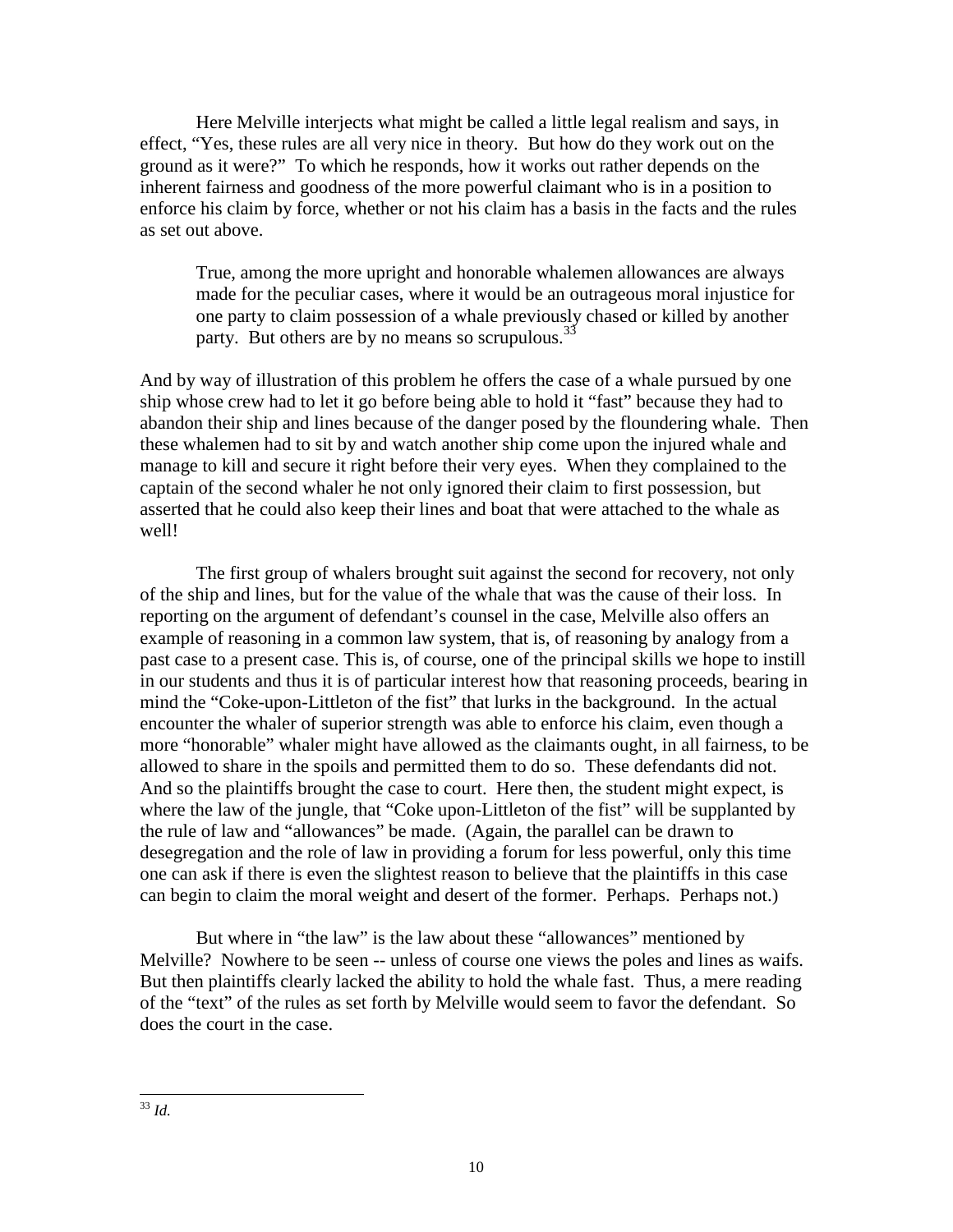In arguing his case for why the defendants should keep the whale an analogy is drawn by the defendants' lawyer, a Mr. Erskine, who claimed that the whale was like the wife in a then notorious criminal conversation case.<sup>34</sup> In that case he argued;

[T]hough the gentleman [the husband] had originally harpooned the lady, and had once held her fast, and only by reason of the great stress of her plunging viciousness, had at last abandoned her; yet abandon her he did, so that she became a loose fish; and therefore when a subsequent gentleman re-harpooned her the lady then became that subsequent gentleman's property along with whatever harpoon might have been found sticking in her.<sup>35</sup>

So too in this case, argued Mr. Erskine, was the property "loose" for the taking of any newcomer such as his clients. The court was convinced. The upshot was that the hapless whalers, who had lost not only their whale but their ship as well, could not convince the court that they were entitled to the whale. Still, all was not lost. The court held that *the ship*, which the plaintiffs abandoned only to save their lives, should be returned to them. On what principle or rule is left unstated. Perhaps on the grounds of those "allowances" whatever they may be? But it ruled that the "whale, harpoon, and line, they belonged to the defendants; the whale, because it was a Loose-Fish at the time of the final capture; and the harpoons and line because when the fish made off with them it (the fish) acquired a property in those articles; and hence anybody who afterwards took the fish had a right to them. $\frac{1}{36}$ 

Could ever a decision better illustrate the absurd lacuna of the law? The *whale* acquired a property interest? Only lawyers, worn down and overwhelmed by the sheer number of such bizarre fictions, can entertain such ideas. But do perhaps the absurdities serve as a sideshow to distract from the main event? Can it be mere coincidence that it was the more powerful defendants' whose capture was thus secured by virtue of this absurd legal device?<sup>37</sup> The remainder of the chapter suggests that Melville at any rate thinks not.

<sup>&</sup>lt;sup>34</sup> Criminal conversation, a largely (and blessedly) defunct cause of action, is described in Black's Law Dictionary as follows:

Defilement of the marriage bed, sexual intercourse of an outsider with husband or wife, or breaking down of the covenant of fidelity. Tort action based on adultery, considered in its aspect of a civil injury to the husband or wife entitling him or her to damages; the tort of debauching or seducing of a wife or husband. Often abbreviated to *crim. conv.* [as indeed it was in *Moby-Dick*] Statutes in several states prohibit actions for criminal conversation. See **Alienation of affections; Heart-balm statutes.**

**BLACKS LAW DICTIONARY** (5<sup>th</sup> Ed. 1979)at 366.

Of course the gender-neutral language in this definition glosses over the fact that, because of the doctrine of *coverture*, wives could not employ this cause of action because their personhood was subsumed into the husband's. A wife had had no right to sue. It was not too many decades after the abolishment of the doctrine of *coverture* that criminal conversation as a cause of action lost its charm. Thus, the window of opportunity for a woman to sue for the alienation of her husband's affections must have been rather brief. Here again is an opportunity to observe a curious parallelism between the interests of those mostly in charge of the law and the laws contents.  $\frac{35}{1}$  *Id.* at 393.

<sup>35</sup> *Id.* at 393. <sup>36</sup> *Id.* at 393-94. <sup>37</sup> *See supra* note 34.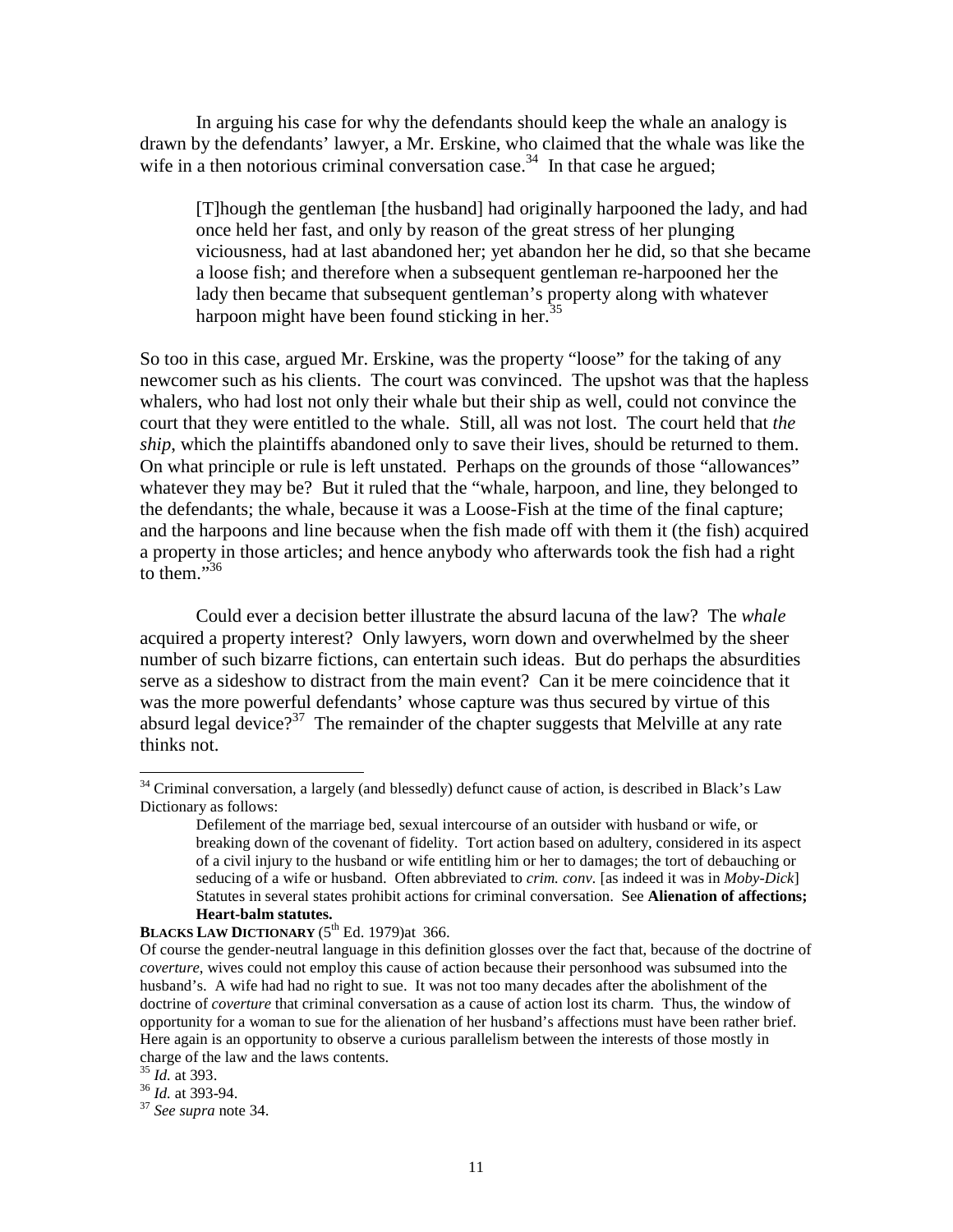# *Great Principles*

A common man looking at this decision of the very learned judge, might possibly object to it. But ploughed up to the primary rock of the matter, ...these two laws touching Fast-Fish and Loose-Fish, I say, will, on reflection, be found the fundamentals of all human jurisprudence; for notwithstanding its complicated tracery of sculpture, the Temple of the Law, like the Temple of the Philistines, has but two props to stand on. $38$ 

These two props he goes on to maintain are the two with which he began: which I paraphrase as "He who has got it gets to keep it. Stuff that doesn't have anyone claiming who had the power to enforce that claim is free to be scooped up." He might as well have said it was one rule: Might makes Right. *That* seems to be the principle that Fast- Fish and Loose-Fish illustrates - that for all its "complicated tracery" the law is often found to be the servant of the powerful. And indeed Melville proceeds to describe the various areas in which this principle might be observed to play itself out.

What was America in 1492 but a Loose-Fish, in which Colmbus struck the Spanish standard by way of waifing it for his royal master and mistress? What was Poland to the Czar? What Greece to the Turk? What India to England? What at last will Mexico be to the United States? All Loose-Fish.<sup>39</sup>

Indeed. And here is the lesson that I think perhaps most need impressing upon these young minds: the plasticity with which the law can be molded to accommodate the desires of those in a position to make those desires felt, thus lending an appearance of detachment and dispassion from their baser exercises of what would otherwise be raw power. Given that large portions of what we teach, and virtually all of the rhetoric of the law, seems designed to obscure or deny this point, or perhaps more charitably, to search for a methodology which can be employed without the distorting effects of power, it is never too soon to call students attention to these striking parallels.

# *Conclusion*

It pays to keep this, these "fundamentals of all human jurisprudence," in mind lest one be unduly swept away by fine sounding language Melville seems to say. In fact, in these days of preemptory strikes, "regime"-making and unmaking, perhaps this is a lesson that has been rather neglected in general and is in need of some sprucing up. Of course it hardly seems that education or experience could really turn or stem the flood of such ambitions. History bears witness to that. Why should the present age offer any surcease? And what makes us think that we shall have the equipment with which to extricate ourselves from this mess? Or so Melville hints at the end, suggesting that he might have been a pre-post-modernist. And while it may be discouraging for my students

<sup>38</sup> *Id.* at 394.

<sup>39</sup> *Id.*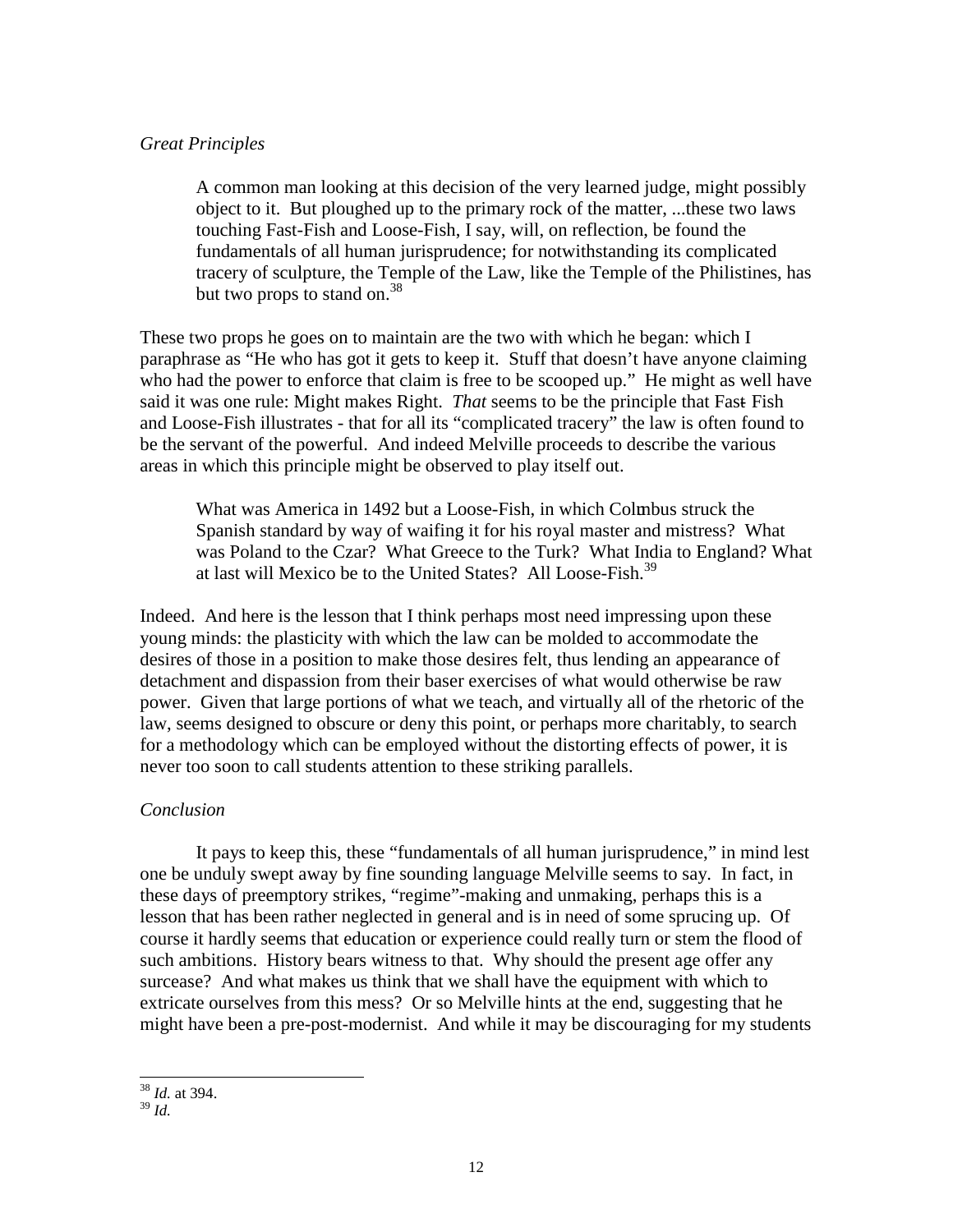to question the possibility of neutrality or their ability to achieve it, it appears to me that a little humility might not be a bad thing.

What are the Rights of Man and the Liberties of the World but Loose Fish? What all men's minds and opinions but Loose-Fish? What is the principle of religious belief in them but a Loose-Fish? What to the ostentatious smuggling verbalists are the thought of thinkers but Loose-Fish? What is the great globe itself but a Loose-Fish? And what are you, reader, but a Loose-Fish and a Fast-Fish too?<sup>40</sup>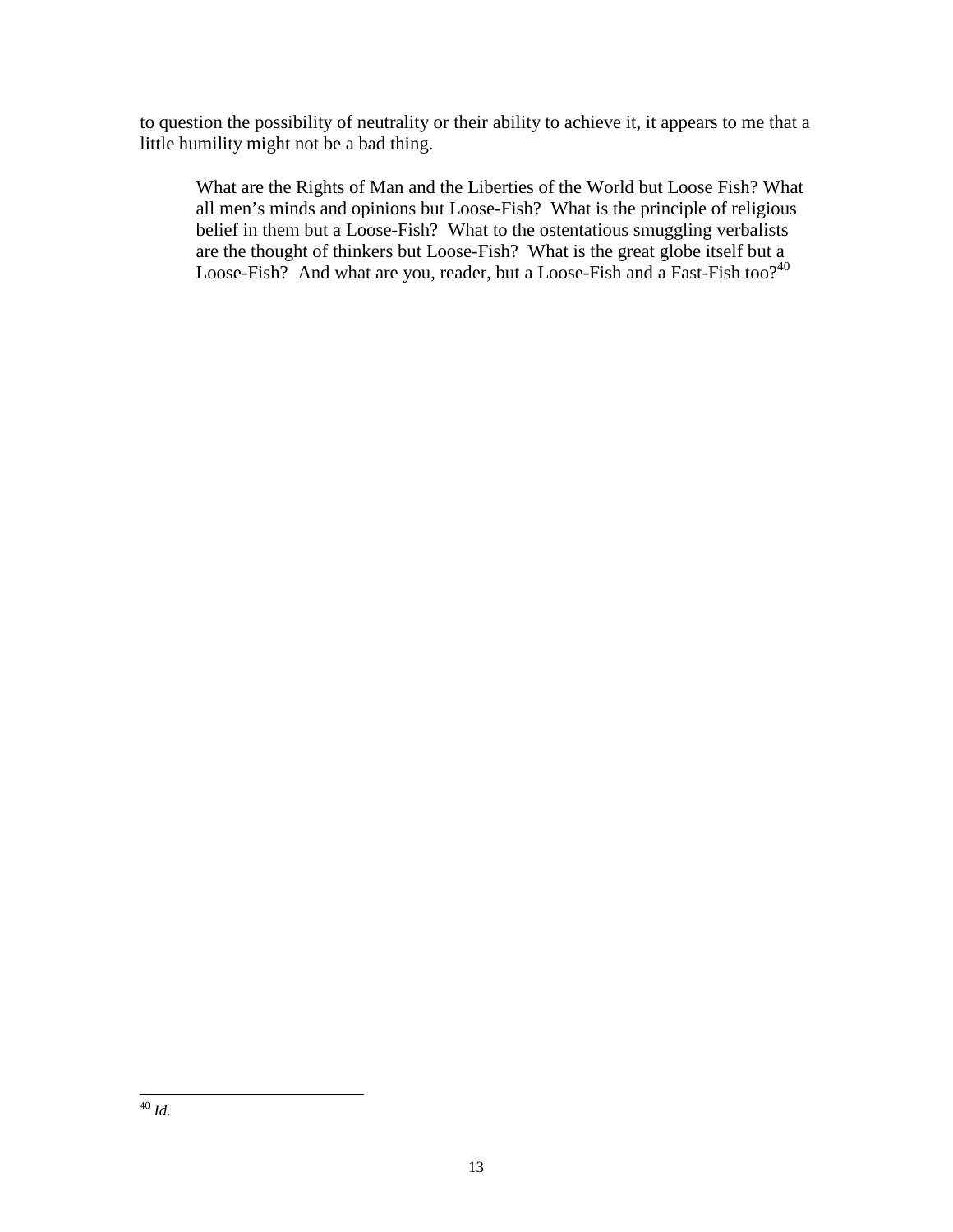## Appendix I: *Storm Warnings*

This reading does not come without some costs other than those already explored. There are aspects of the reading that are troubling or potentially troublesome in a law school class in 2003. The first is the discussion of the case Melville uses to illustrate the problems in adjudicating these disputes where counsel for one of the parties analogizes the party who lost control of the whale in question as like a husband who had abandoned his wife to another man

Similar, but more subtle issues arise in the example of the lender charging a "ruinous discount" (that is, interest rate) who he names "Mordecai."41 This can be fairly read as an anti-Semitic allusion. I don't think there is any getting around that. The dilemma then is how to handle these aspects of the reading. Should it not be used at all? Without launching into a general defense of the value of using materials which, by virtue of their , age reflect attitudes which are unacceptable now but which were unexceptional then, it is obvious that I've rejected that option. Still, if others feel these aspects of the chapter disqualify it from use, I can sympathize and I'm not sure I can say that is the wrong conclusion. Clearly I don't agree that all value is lost. But if one decides to use the material, it is unclear how to best address these aspects of it. Pointing them out seems to underscore their importance. Worse, it may cause some students to make an association where they previously had not seen one. (Although, query, is that worse or better?) On the other hand, not to comment seems equally suspect, as if these aspects were trivial. I tend to play it by ear and wait for reactions to it, to try to gauge the temperament and atmosphere in the class before concluding that a comment is necessary. I have no idea though whether this is the best decision on the matter or the most defensible. But it is the one that seems like the best I can do at this point. And perhaps there is no better reason for that than that I want to continue to use this reading.

<sup>41</sup> *Id.* at 394.